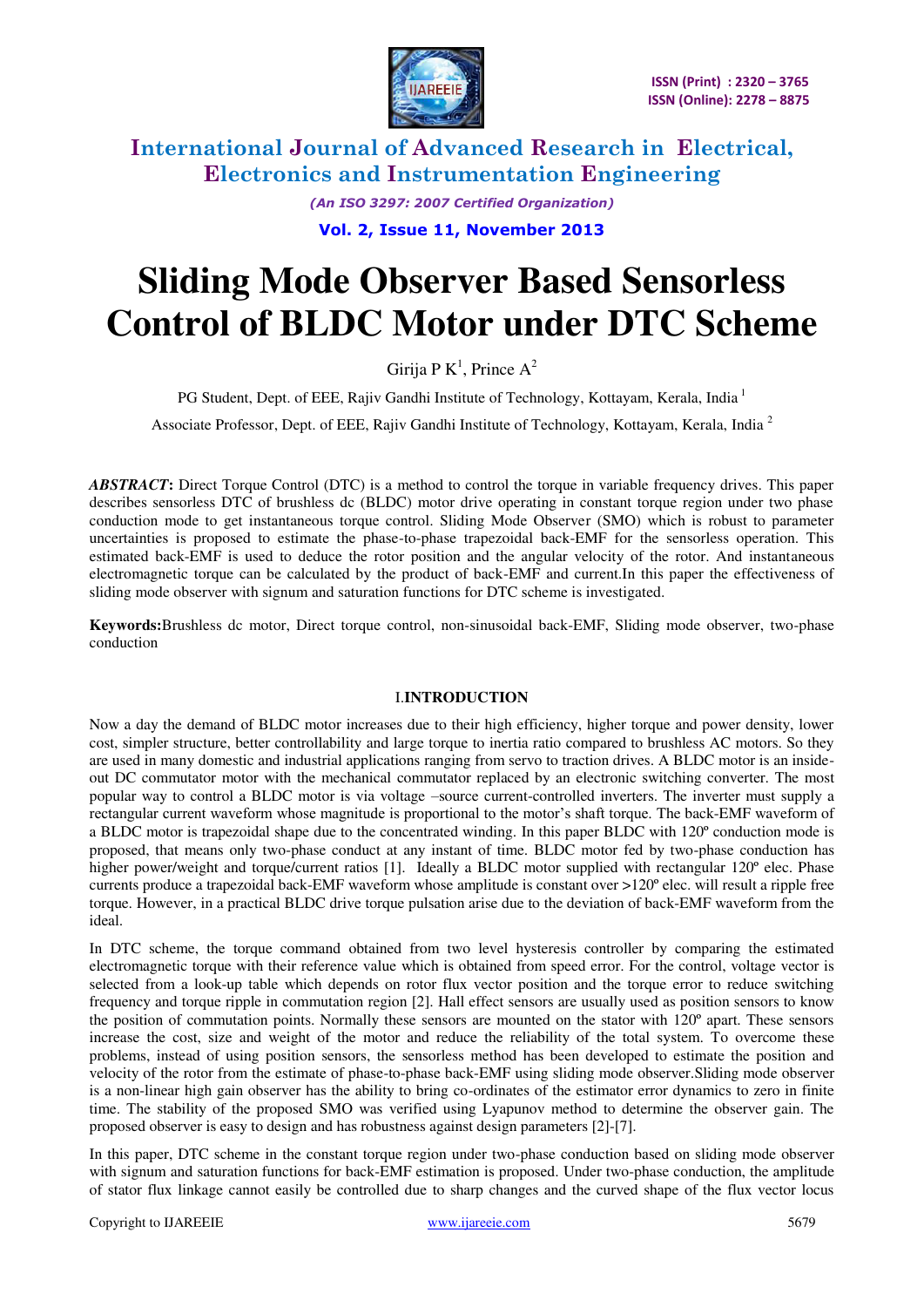

*(An ISO 3297: 2007 Certified Organization)*  **Vol. 2, Issue 11, November 2013** 

between two consecutive commutation points. By ignoring the flux control in the constant torque region faster torque response can be achieved.

#### II.**MATHEMATICAL MODEL OF BLDC MOTOR**

Three phase star connected BLDC motor can be described by the following equations,

$$
v_{ab} = R_s (i_a - i_b) + L_s \frac{d}{dt} (i_a - i_b) + e_a - e_b
$$
  

$$
v_{bc} = R_s (i_b - i_c) + L_s \frac{d}{dt} (i_b - i_c) + e_b - e_c
$$
 (1)  

$$
v_{ca} = R_s (i_c - i_a) + L_s \frac{d}{dt} (i_c - i_a) + e_c - e_a
$$

The equation of motion can be expressed as:

$$
T_e = T_L + B\omega_m + J\frac{d\omega_m}{dt}(2)
$$

Where *v*, *i* and *e* denote the phase-to-phase voltage, phase current and back-emf respectively in the three phase a, b and c.  $R_s$  and  $L_s$  denote the line-to-line resistance and inductance of stator winding.  $T_e$  is the electromagnetic generated torque,  $T_L$  is the load torque, B is the friction coefficient, J is the polar moment of inertia and  $\omega_m$  is the angular velocity of rotor [3],[4].

#### III.**DIRECT TORQUE CONTROL OF BLDC MOTOR**

Transforming the state equation of BLDC motor in  $\alpha$ -β stationary reference frame can be written as:

$$
v_{s\alpha} = R_s i_{s\alpha} + L_s \frac{di_{s\alpha}}{dt} + e_\alpha
$$

$$
v_{s\beta} = R_s i_{s\beta} + L_s \frac{di_{s\beta}}{dt} + e_{\beta}(3)
$$

Where  $v_{sa}$ ,  $v_{s\beta}$ ,  $i_{sa}$ ,  $i_{s\beta}$ ,  $e_{\alpha}$ ,  $e_{\beta}$  are the stator voltage, stator current and back-emf respectively in the  $\alpha$ - $\beta$  stationary reference frame.

Electromagnetic torque for DTC can be expressed as:

$$
T_e = \frac{3p}{4} \left[ \frac{d\psi_{r\alpha}}{d\theta_e} i_{s\alpha} + \frac{d\psi_{r\beta}}{d\theta_e} i_{s\beta} \right] (4)
$$
 Where  $\psi_{r\alpha}$  and  $\psi_{r\beta}$  are the  $\alpha$ - $\beta$  axis rotor flux vector components, p

is the no. of poles and  $\theta_e$  is the rotor electrical angle.

The differential form of the rotor flux components respect to  $\theta_e$  can be derived from the ratio of the back-EMF to the electrical angular velocity  $\omega_e$  . i.e.,

$$
\frac{d\psi_{r\alpha}}{d\theta_e} = \frac{d\psi_{r\alpha}}{dt} \frac{dt}{d\theta_e} = \frac{1}{\omega_e} \frac{d\psi_{r\alpha}}{dt} = \frac{e_{\alpha}}{\omega_e}
$$

$$
\frac{d\psi_{r\beta}}{d\theta_e} = \frac{d\psi_{r\beta}}{dt} \frac{dt}{d\theta_e} = \frac{1}{\omega_e} \frac{d\psi_{r\beta}}{dt} = \frac{e_{\beta}}{\omega_e} \text{ (5)}
$$
Where  $\omega_e = \frac{d\theta_e}{dt}$ 

Copyright to IJAREEIE [www.ijareeie.com](http://www.ijareeie.com/) 5680 Then the electromagnetic torque can be written as,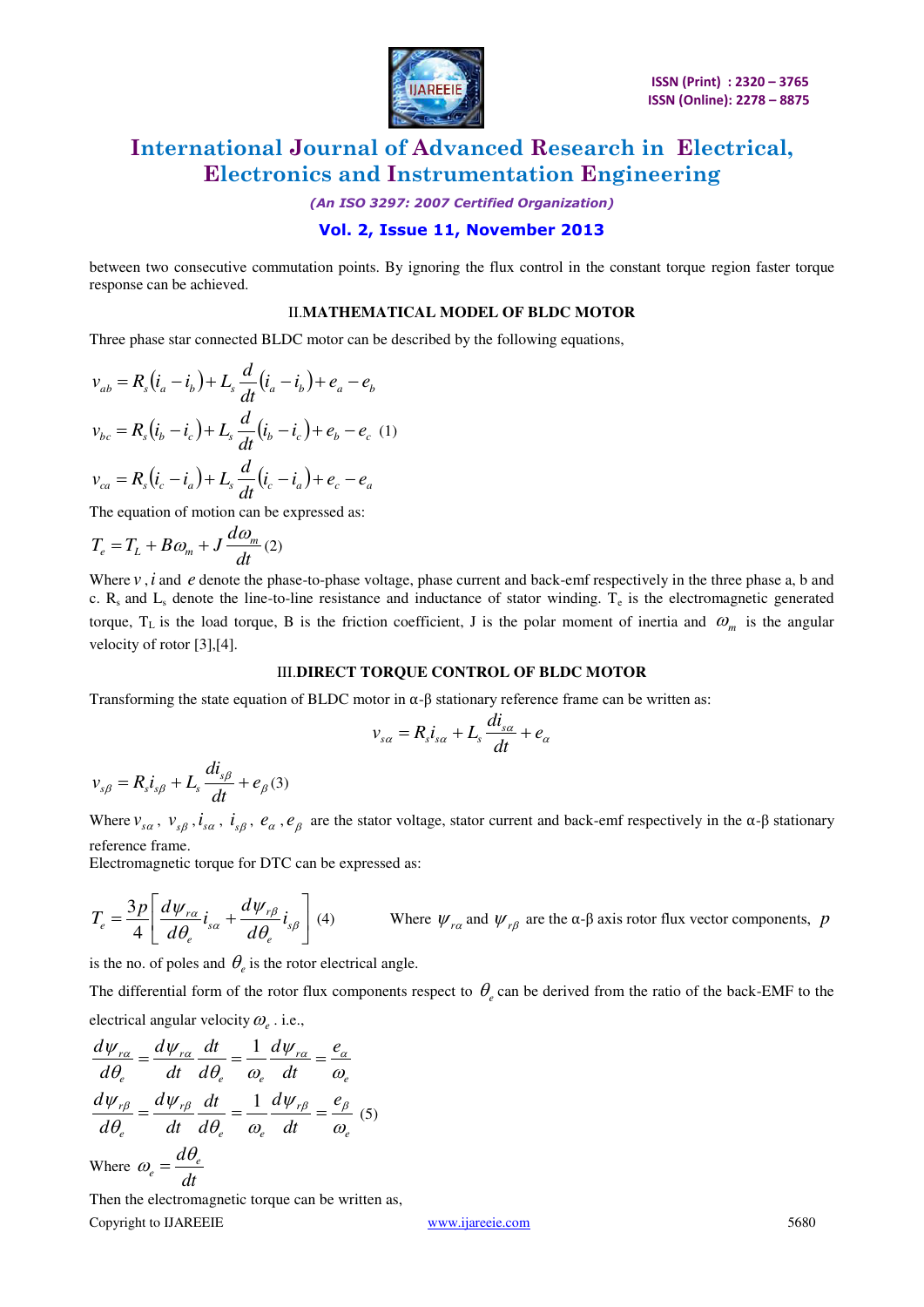

*(An ISO 3297: 2007 Certified Organization)*  **Vol. 2, Issue 11, November 2013** 

$$
T_e = \frac{3p}{4} \left[ \frac{e_\alpha}{\omega_e} i_{s\alpha} + \frac{e_\beta}{\omega_e} i_{s\beta} \right] (6)
$$

Rotor angular velocity for the electromagnetic torque calculation can be obtained from the estimate of sliding mode observer.

For the direct torque control, a switching pattern of inverter is selected according to the output of hysteresis controller and the flux vector position.



Fig. 1 Two-phase voltage space vectors and sectors

Fig. 1 shows the six voltage vectors and the sectors. The proper voltage vector,  $V_i$  for DTC scheme is selected from the switching table as shown in Table. I.  $\tau$  denotes the output of hysteresis controller and the sector is denoted as  $\theta_r$ . If the reference torque greater than the actual torque, within the hysteresis band limit, the output of the hysteresis controller is defined as  $\tau$ =1 otherwise  $\tau$ = -1, out of the six voltage vector, the proper voltage vector for inverter is selected based on the switching table.

|--|--|

SWITCHING TABLE FOR DTC OF BLDC DRIVE

|                |                | $\theta_r$ |                |                |       |
|----------------|----------------|------------|----------------|----------------|-------|
|                | П              | Ш          | IV             | $\mathbf{V}$   | VI    |
| V <sub>2</sub> | V <sub>3</sub> | $V_4$      | $V_{\rm s}$    | $V_6$          | V.    |
| $V_{\epsilon}$ | $V_6$          | V          | V <sub>2</sub> | V <sub>2</sub> | $V_4$ |

#### IV.**ROTOR FLUX OBSERVER**

Using rotor flux observer, the rotor flux vector components for (5) can be calculated,

$$
\psi_{r\alpha} = -L_s i_{s\alpha} + \int (v_{s\alpha} - R_s i_{s\alpha}) dt
$$

$$
\psi_{r\beta}=-L_{s}i_{s\beta}+\int\bigl(v_{s\beta}-R_{s}i_{s\beta}\bigr)dt\,(7)
$$

To control electromagnetic torque in DTC scheme, the rotor flux vector position can be obtained as,

$$
\theta_r = \tan^{-1}\left(\frac{\psi_{r\beta}}{\psi_{r\alpha}}\right)(8)
$$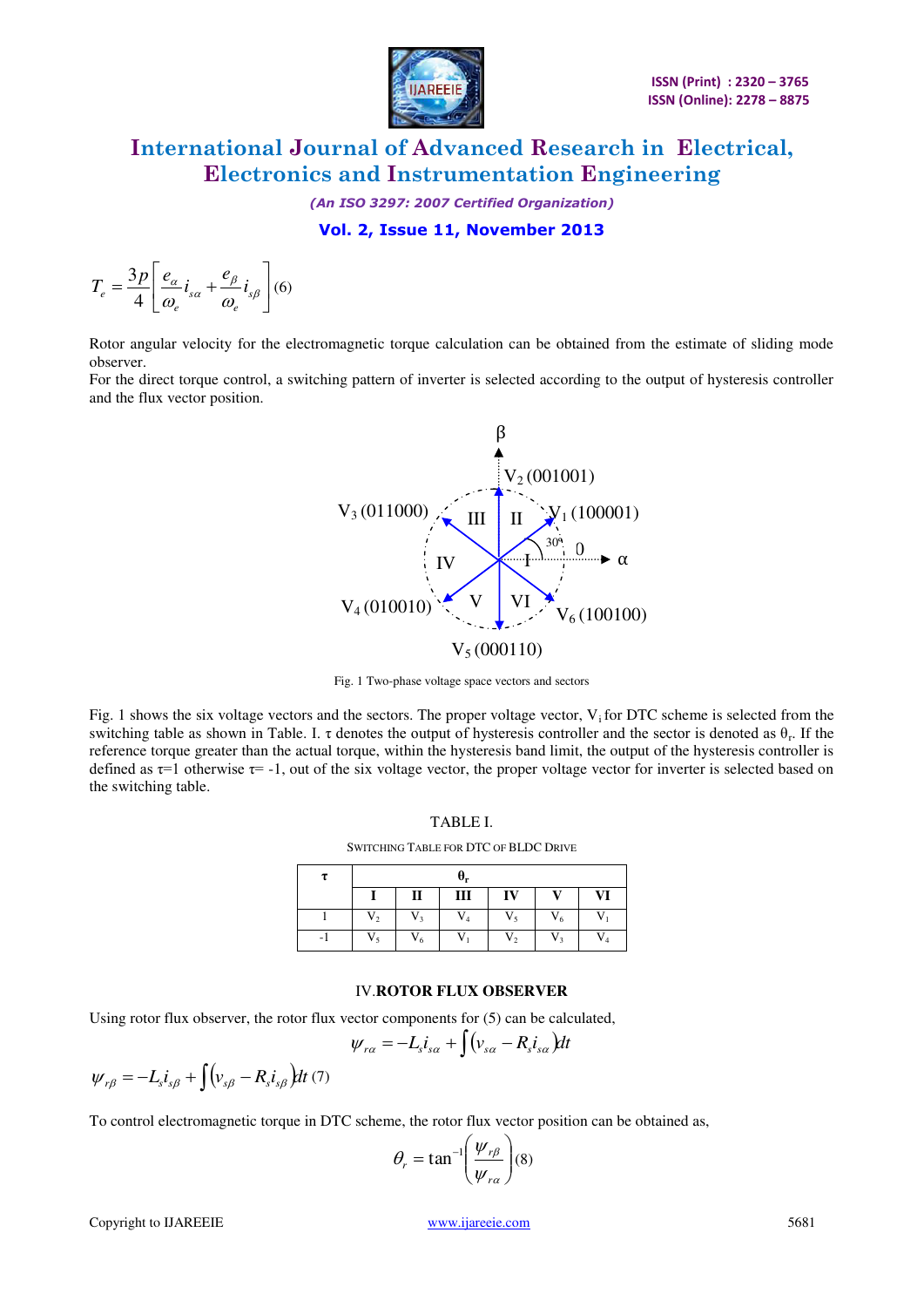

*(An ISO 3297: 2007 Certified Organization)* 

**Vol. 2, Issue 11, November 2013** 

### V.**SLIDING MODE OBSERVER**

Sliding mode observer is used for the phase-to-phase back-EMF estimation accurately.

Sliding mode observer is proposed as:

$$
\frac{d\hat{i}_{s\alpha}}{dt} = -\frac{R_s}{L_s}\hat{i}_{s\alpha} - \frac{\hat{e}_{\alpha}}{L_s} + \frac{v_{s\alpha}}{L_s} + K_{11}\text{sgn}(\tilde{i}_{s\alpha})
$$

$$
\frac{d\hat{i}_{s\beta}}{dt} = -\frac{R_s}{L_s}\hat{i}_{s\beta} - \frac{\hat{e}_{\beta}}{L_s} + \frac{v_{s\beta}}{L_s} + K_{22}\text{sgn}(\tilde{i}_{s\beta})
$$

$$
\frac{d\hat{e}_{\alpha}}{dt} = K_{31} \text{sgn}(\tilde{i}_{s\alpha})
$$

$$
\frac{d\hat{e}_{\beta}}{dt} = K_{42} \text{sgn}(\tilde{i}_{s\beta})
$$
(9)

Where  $\hat{i}_{s\alpha}$  ,  $\hat{i}_{s\beta}$  ,  $\hat{e}_\alpha$  ,  $\hat{e}_\beta$  are the estimation of  $\alpha$ - $\beta$  axes stator currents and back-EMFs respectively.

The sliding surface S is defined as the error between the actual and estimated currents ( $\tilde{i}_s = i_s - \hat{i}_s$ ), it is represented as

$$
S = \left[S_{\alpha,} S_{\beta} \right]^r (10)
$$

When the estimation error trajectories reach the sliding surface i.e., S=0, the observed currents will converge to actual. To find the observer gain, consider the positive definite Lyapunov function as:

$$
V(\widetilde{\tilde{t}_s}) = \frac{1}{2} \left( \widetilde{\tilde{t}_{s\alpha}}^2 + \widetilde{t}_{s\beta}^2 \right) (11)
$$

Sliding mode occur when  $\mathcal{K} = S^T \mathcal{K} 0$ . Once the sliding mode achieved, the system will remain on that sliding mode [5]-[7].

Derivative of  $V(\tilde{i}_s)$  with respect to time concludes

$$
\frac{dV}{dt} = -\frac{R_s}{L_s} \left( \tilde{i}_{s\alpha}^2 + \tilde{i}_{s\beta}^2 \right) - \frac{1}{L_s} \left( \tilde{e}_{\alpha} \tilde{i}_{s\alpha} + \tilde{e}_{\beta} \tilde{i}_{s\beta} \right) - K_{11} \left| \tilde{i}_{s\alpha} \right|^2 - K_{22} \left| \tilde{i}_{s\beta} \right|^2 < 0 \, (12)
$$

In order to ensure the convergence of the observer, the gains should satisfy the following conditions,

(a)  $K_{11} > -e_{\alpha}|_{\text{max}}$  $rac{1}{\epsilon}$ <sub>e</sub> *L K s*  $>$  $\frac{1}{L}\left|e_{\alpha}\right|_{\max}$  and  $K_{22} > \frac{1}{L}\left|e_{\beta}\right|_{\max}$ 1 *e L K s*  $>$ 

(b) 
$$
\frac{K_{31}}{K_{11}} < 0
$$
 and  $\frac{K_{42}}{K_{22}} < 0$ 

Here  $K_{S1} = K_{11} = K_{22}$  and  $K_{S2} = K_{31} = K_{42}$ 

The signum function is defined as: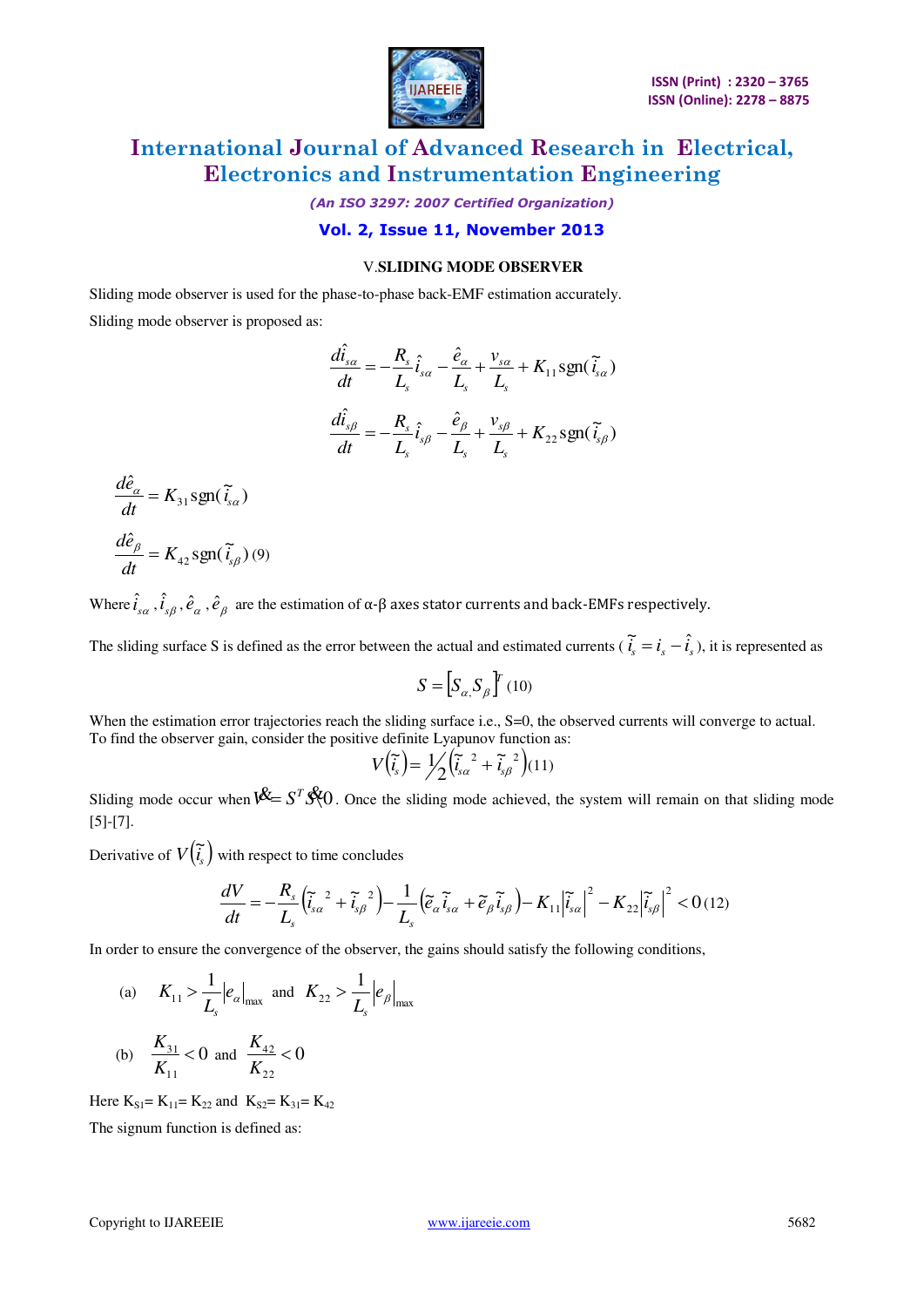

*(An ISO 3297: 2007 Certified Organization)*  **Vol. 2, Issue 11, November 2013** 

$$
sign(S) = \begin{cases} 1; S > 0 \\ 0; S = 0 \\ -1; S < 0 \end{cases}
$$
 (13)

To decrease chattering effect, the signum function in (14) is replaced with saturation function. Saturation function is defined as:

$$
sat(S) = \begin{cases} \frac{S}{\varepsilon}; |S| \le \varepsilon\\ sign(S); |S| > \varepsilon \end{cases}
$$
(14)

Where  $\varepsilon$  is the sliding surface band.

In order to reduce the pure integrator influence in the back-EMF estimation, a PI controller is used in this observer [2]. VI.**ROTOR POSITION AND SPEED ESTIMATION**

The detection of the six rotor positions  $(\theta_r)$  for the proper commutation of a BLDC motor can be easily determined from the estimated back-EMFs in the  $\alpha$ -β stationary reference frame [5]-[7]. The estimated rotor position as follows,

$$
\hat{\theta}_r = \tan^{-1} \left( \frac{\hat{e}_\beta}{\hat{e}_\alpha} \right) \quad (15)
$$

The back-EMFs signals contain the rotor speed information. In order to estimate the instantaneous rotor angular velocity, the following mathematical relation is considered.

$$
\omega_r = \frac{E_{\max(phase-to-phase)}}{2K_e} (16)
$$

Where,  $E_{\text{max}(phase-to-phase)}$  is the amplitude of phase-to-phase back-EMFs and  $K_e$  is the back-EMF constant [4].



Fig. 2 block diagram of direct torque control of BLDC drive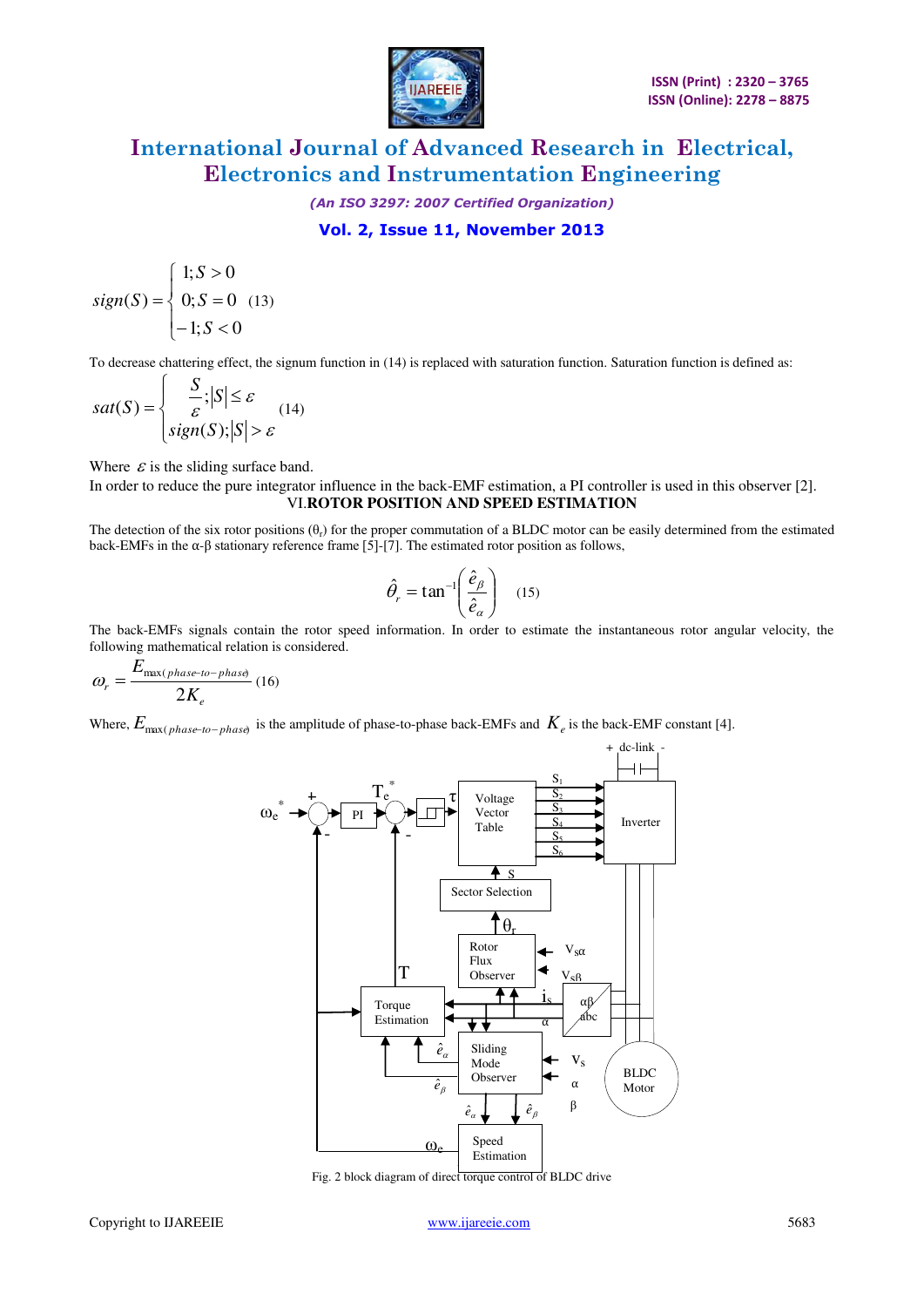

*(An ISO 3297: 2007 Certified Organization)* 

### **Vol. 2, Issue 11, November 2013**

### **VII. RESULT AND DISCUSSION**

The overall block diagram of sensorless direct torque control of BLDC drive is shown in fig. 2 was simulated by MATLAB/Simulink.

The actual and estimated  $\alpha$ -β stationary reference frame phase-to-phase back-EMF, Eab using signum and saturation functions are shown in Fig.3 and Fig.4 respectively. When sliding mode observer with signum function is implemented to estimate the back-EMF of BLDC motor the resulted graph has chattering due to the highly discontinuous nature of the signum function. In order to reduce the chattering, instead of signum function, saturation is given. Then it is observed that the chattering is reduced to great extent.

Fig.5 and Fig.6 shows the actual and estimated rotor position using SMO with signum and saturation functions respectively. In fig.5 the estimated rotor position shows the effect of chattering problem. When the saturation function used as a control signal in SMO, the effect of chattering considerably reduced which is shown in Fig.6. The above graphs show a phase delay from the actual rotor position because of the introduction of low pass filter used in the rotor position estimator.

Fig.7 and Fig.8 shows the actual and estimated rotor speed. When the reference speed of 350rpm was given, the estimated speed tracks the actual speed which is shown in fig.7.fig.8 shows the speed response of SMO with saturation function as control signal; the estimated speed reaches its reference value very quickly.





Fig.3 actual and estimated back-EMF vs simulation time Fig.4 actual and estimated back-EMF vs simulation time





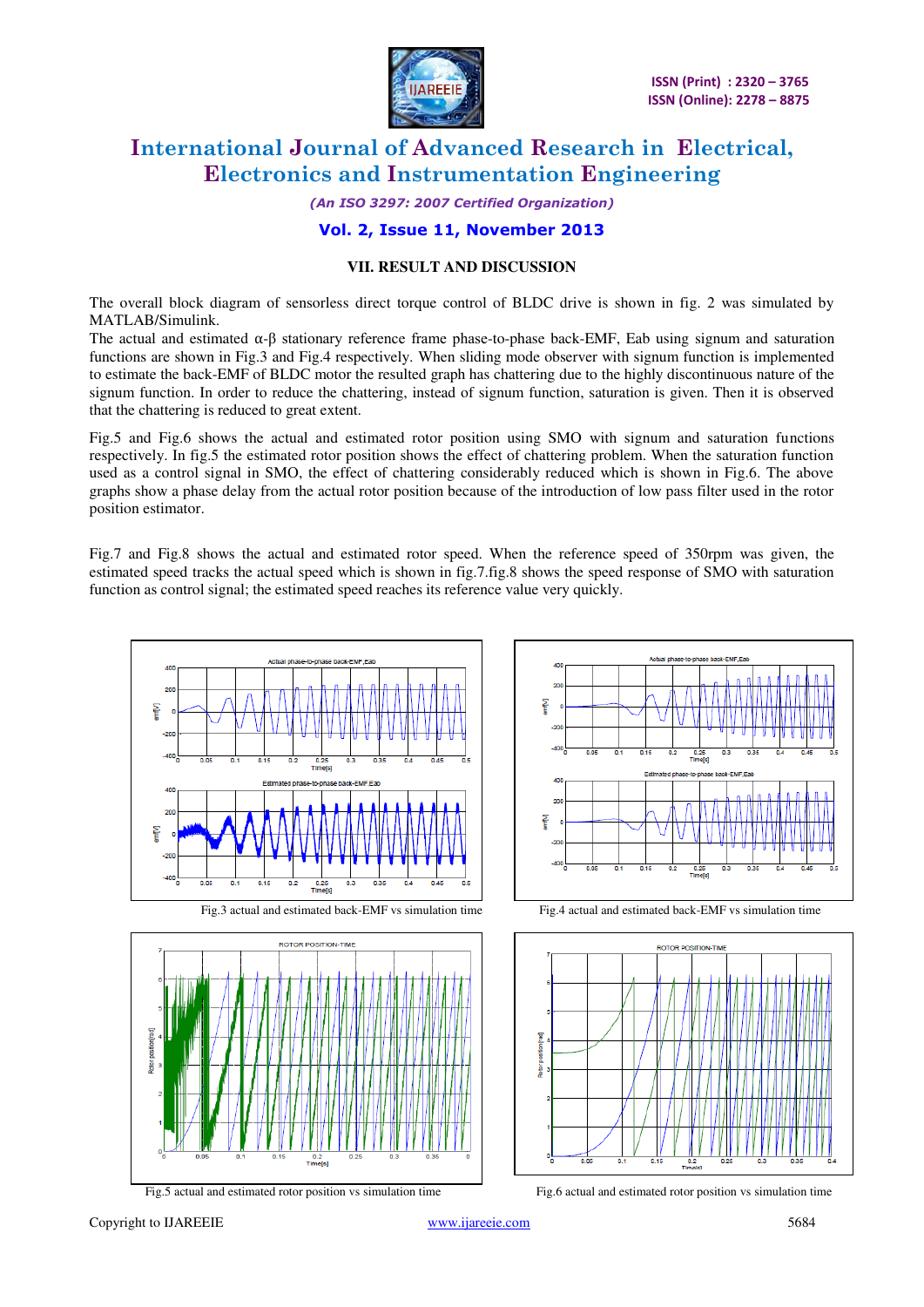

*(An ISO 3297: 2007 Certified Organization)* 

### **Vol. 2, Issue 11, November 2013**





**SPEED - TIME** 

Fig.7 actual and estimated rotor speed vs simulation time Fig.8 actual and estimated rotor speed vs simulation time



The estimated electromagnetic torque for DTC scheme with signum and saturation functions are shown in fig.9 and fig.10 respectively. By comparing these results it is observed that commutation torque ripple is reduced to great extent by the application of saturation function as the control signal.





Fig.9 estimated torque using signum function Fig.10 estimated torque using saturation function

From the analysis of these results, it is shown that the estimated outputs are accurate. However there is a problem of chattering effect in the estimated waveforms. By neglecting that effect of chattering, sliding mode observer is a very good sensorless method for the estimation of phase-to-phase back-EMFs, rotor position and angular velocity.

#### VIII.**CONCLUSION**

In this paper, an observer based sensorless direct torque control of brushless DC motor is developed.Using electromagnetic torque error and rotor flux vector position proper voltage vector for inverter switching was selected from look-up table to reduce the torque error within a predefined hysteresis band limit. The performance of SMO with signum and saturation functions for the electromagnetic torque estimation, rotor speed and position estimation and estimation of back-EMFs are verified under DTC scheme. Simulation results shows SMO with saturation function has better speed response, reduced torque ripple and the less effect of chattering in the estimation of rotor position and back-EMF.

In sliding mode control, there is a problem with chattering effect due to the presence of switching imperfections, switching time delays and discontinuity in control. In my future work, I plan to replace the discontinuous control functions such as signum andsaturation functions with a continuous sigmoid function and compare the effect of chattering.

#### **REFERENCES**

[1] Salih Baris Ozturk and Hamid A. Toliyat, "Direct torque control of brushless dc motor with non-sinusoidal back-EMF," *IEEE Int. Electric machines and Drives Conf*., vol. 1, pp. 165-171, 2007.